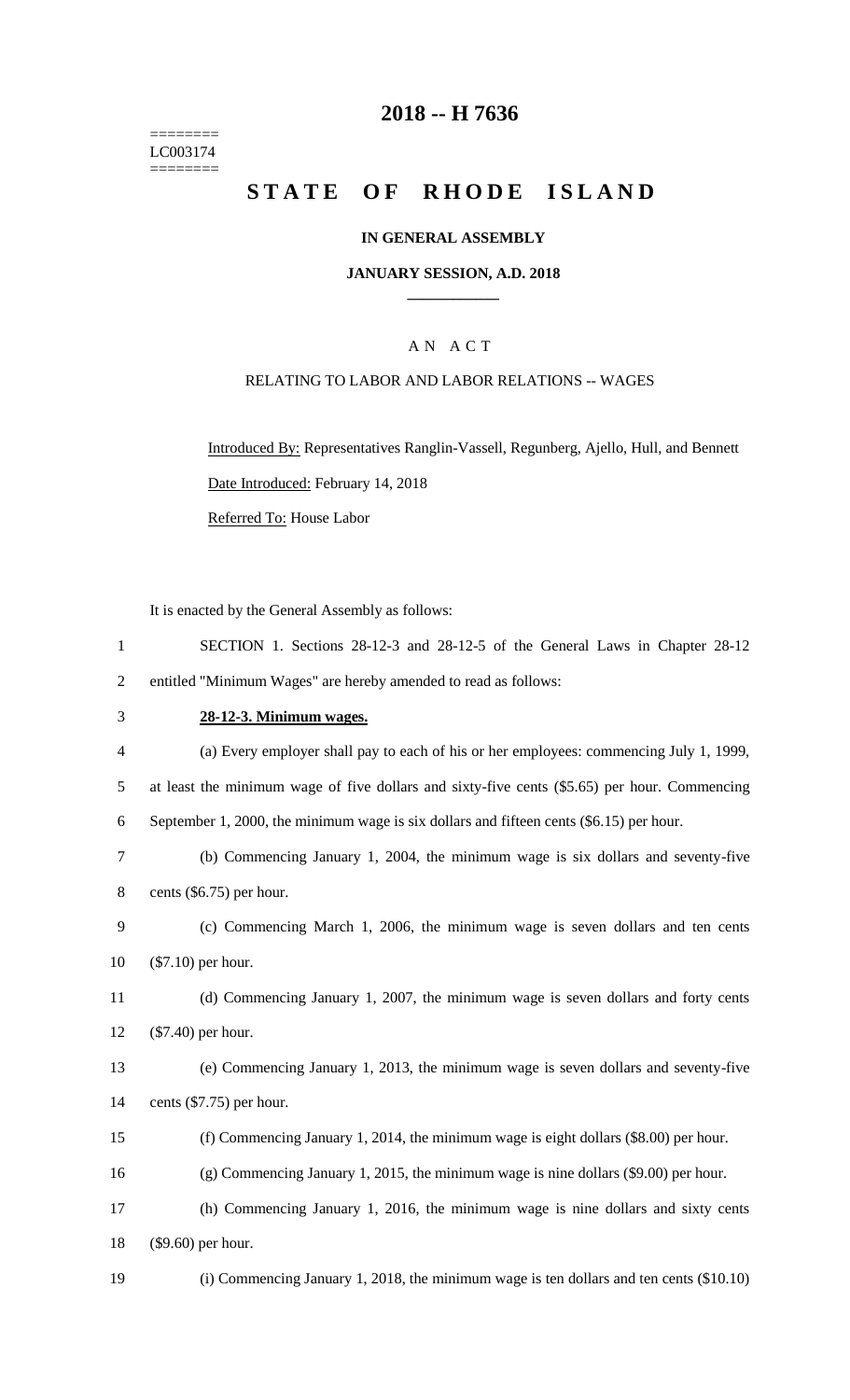per hour.

| $\overline{2}$ | (i) Commencing January 1, 2019, the minimum wage is ten dollars and fifty cents                       |
|----------------|-------------------------------------------------------------------------------------------------------|
| 3              | (\$10.50) per hour.                                                                                   |
| 4              | Commencing January 1, 2019, the minimum wage is eleven dollars (\$11.00) per hour.                    |
| 5              | (k) Commencing January 1, 2020, the minimum wage is twelve dollars $(\$12.00)$ per hour.              |
| 6              | (1) Commencing January 1, 2021, the minimum wage is thirteen dollars (\$13.00) per                    |
| 7              | hour.                                                                                                 |
| 8              | $(m)$ Commencing January 1, 2022, the minimum wage is fourteen dollars $(\$14.00)$ per                |
| 9              | hour.                                                                                                 |
| 10             | (n) Commencing January 1, 2023, the minimum wage is fifteen dollars $(\$15.00)$ per hour.             |
| 11             | (o) Commencing on January 1, 2024, and on each January 1 thereafter, the minimum                      |
| 12             | wage under this section shall be increased by the percentage increase, if any, in the cost of living. |
| 13             | The increase in the cost of living shall be measured by the percentage increase, if any, as of        |
| 14             | August of the previous year over the level, as of August of the year preceding, of the Consumer       |
| 15             | Price Index for Urban Wage Earners and Clerical Workers (CPI-W), or its successor index as            |
| 16             | published by the United States Department of Labor or its successor agency, with the amount of        |
| 17             | the minimum hourly wage increase rounded up to the nearest multiple of five cents (\$.05).            |
| 18             | 28-12-5. Employees receiving gratuities.                                                              |

 (a) Every employer shall pay to each of his or her employees who are engaged in any work or employment in which gratuities have customarily and usually constituted a part of his or her weekly income, the rate as provided by §§ 28-12-3 and 28-12-3.1.

 (b) Allowance for gratuities as part of the hourly wage rate for restaurants, hotels, and other industries, except taxicabs and limited public motor vehicles, shall be an amount equal to the applicable minimum rates as provided by §§ 28-12-3 and 28-12-3.1 less two dollars and eighty-nine cents (\$2.89) per hour. "Gratuities" means voluntary monetary compensation received directly or indirectly by the employee for services rendered.

 (c) Each employer desiring to deduct for gratuities as part of the minimum rates as provided in §§ 28-12-3 and 28-12-3.1 wages paid to an employee shall provide substantial evidence that the amount shall be set out in the formula in subsection (b) of this section; however, the cash wage shall not be less than two dollars and eighty-nine cents (\$2.89) per hour; provided, however, that commencing January 1, 2016, the cash wage shall increase by fifty cents (\$.50) to an amount not less than three dollars and thirty-nine cents (\$3.39) per hour; provided further, that commencing January 1, 2017, the cash wage shall increase by fifty cents (\$.50) to an amount not 34 less than three dollars and eighty-nine cents (\$3.89) per hour.; provided further, that commencing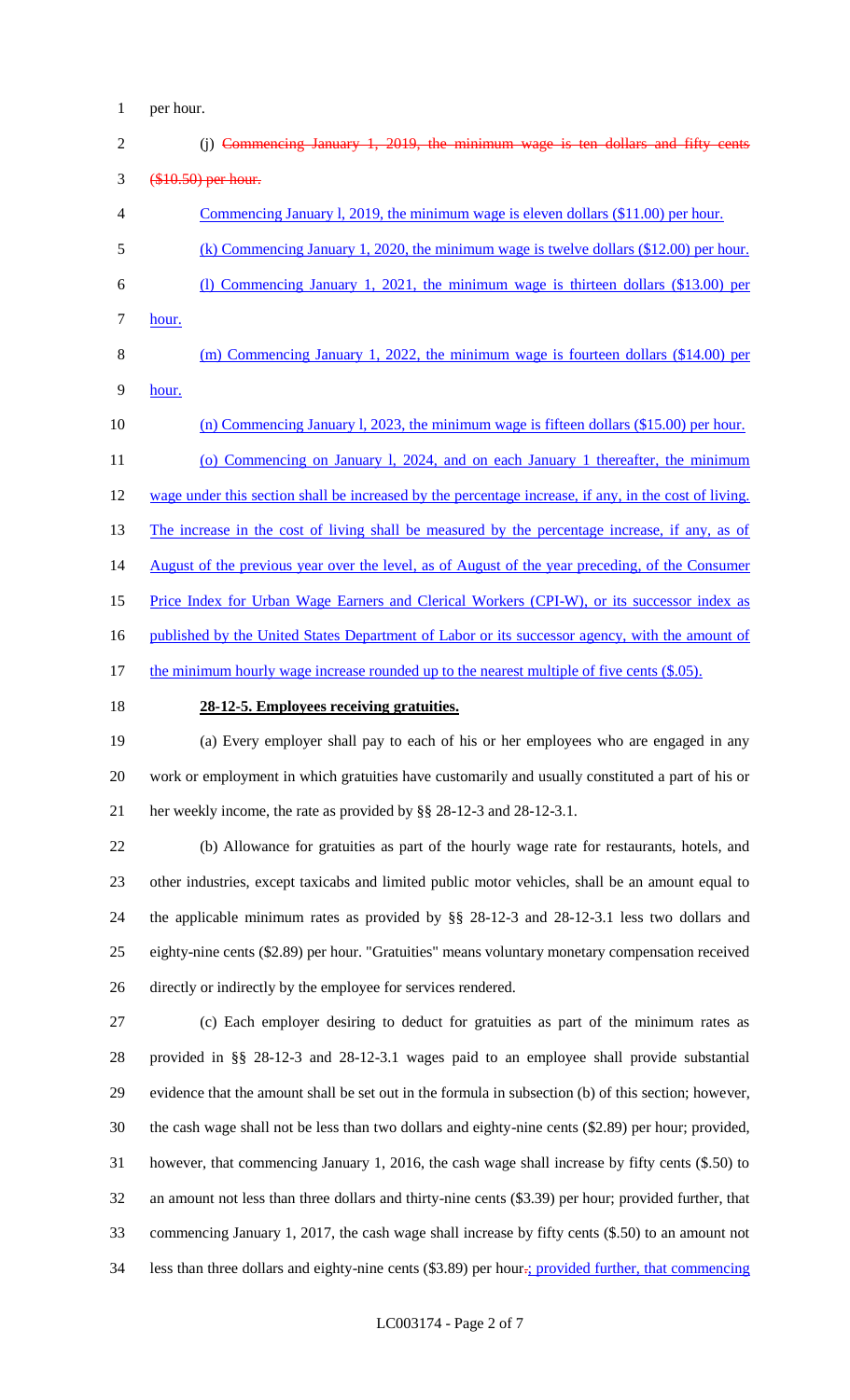1 January 1, 2019, the cash wage shall increase by one dollar and eleven cents (\$1.11) to an amount 2 not less than five dollars (\$5.00) per hour; provided further, that commencing January 1, 2020, 3 the cash wage shall increase by one dollar and twenty-five cents (\$1.25) to an amount not less than six dollars and twenty-five cents (\$6.25) per hour; provided further, that commencing 5 January 1, 2021, the cash wage shall increase by one dollar and twenty-five cents (\$1.25) to an amount not less than seven dollars and fifty cents (\$7.50) per hour; provided further, that 7 commencing January 1, 2022, the cash wage shall increase by one dollar and twenty-five cents (\$1.25) to an amount not less than eight dollars and seventy-five cents (\$8.75) per hour; provided further, that commencing January l, 2023, the cash wage shall increase by one dollar and twenty- five cents (\$1.25) to an amount not less than ten dollars (\$10.00) per hour; provided further, that 11 commencing January 1, 2024, the cash wage shall increase by one dollar and twenty-five cents (\$1.25) to an amount not less than eleven dollars and twenty-five cents (\$11.25) per hour; 13 provided further, that commencing January 1, 2025, the cash wage shall increase by one dollar 14 and twenty-five cents (\$1.25) to an amount not less twelve dollars and fifty cents (\$12.50) per hour; provided further, that commencing January l, 2026, the cash wage shall increase by one 16 dollar and twenty-five cents (\$1.25) to an amount not less than thirteen dollars and seventy-five cents (\$13.75) per hour; provided further, that commencing January l, 2027, the cash wage shall 18 increase by one dollar and twenty-five cents (\$1.25) to an amount not less than fifteen dollars 19 (\$15.00) per hour. Commencing January 1, 2028, the cash wage shall be an amount not less than 20 the applicable minimum hourly rates as provided by §§ 28-12-3 and 28-12-3.1.

 (d) The director of labor and training shall notify employers concerning what type of proof shall be accepted as substantial evidence for the purpose of this subsection. Employees involved shall be entitled to a hearing on the question of the amount of deduction if they so desire.

 (e) In cases where wages are figured by the employer on an incentive basis in such a manner that an employee of reasonable average ability earns at least the minimum wage established by §§ 28-12-3 and 28-12-3.1, it shall be taken that the employer has complied with this statute. It shall be of no concern to the director of labor and training how the employer arrives at its wage scale so long as it is not unreasonable in its demands on the employee.

 (f) Where, in the case of the employment of a full-time student who has not attained his or her nineteenth (19th) birthday engaged in the activities of a nonprofit association or corporation, whose aims and objectives are religious, educational, librarial, or community service in nature, the employer-employee relationship does exist, the employer shall pay to each such employee wages at a rate of not less than ninety percent (90%) of the minimum wage as specified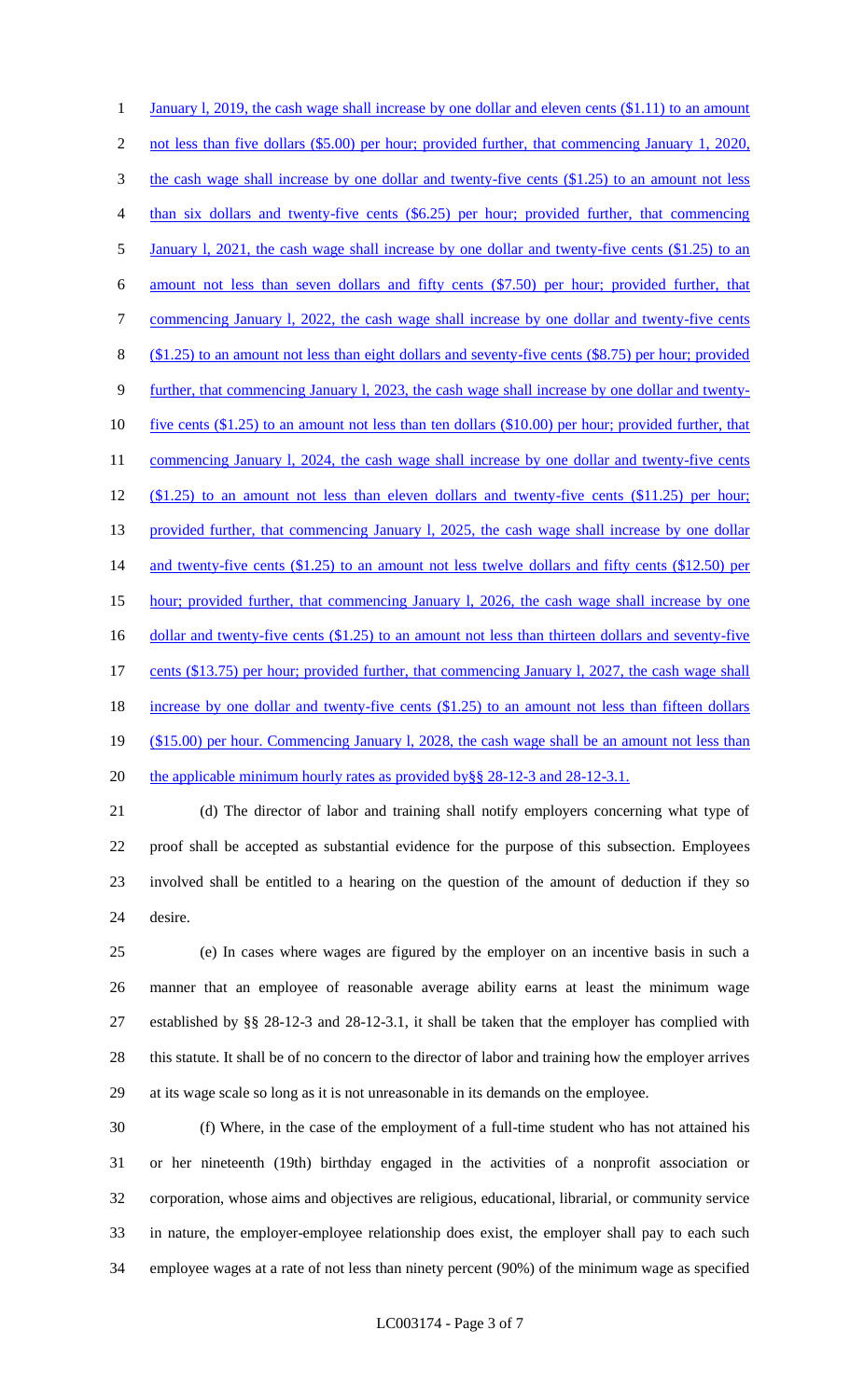in § 28-12-3. In case of any conflict between provisions of this section and those of § 28-12-3.1, the provisions of § 28-12-3.1 shall govern.

 SECTION 2. Sections 28-14-19 and 28-14-19.2 of the General Laws in Chapter 28-14 entitled "Payment of Wages" are hereby amended to read as follows:

### **28-14-19. Enforcement powers and duties of director of labor and training.**

 (a) It shall be the duty of the director to insure ensure compliance with the provisions of this chapter 28-14 and 28-12. The director or his or her designee may investigate any violations thereof, institute or cause to be instituted actions for the collection of wages and institute action for penalties or other relief as provided for within and pursuant to those chapters. The director or his or her authorized representatives are empowered to hold hearings and he or she shall cooperate with any employee in the enforcement of a claim against his or her employer in any case whenever, in his or her opinion, the claim is just and valid.

 (b) Upon receipt of a complaint or conducting an inspection under applicable law, the director or his or her appropriate departmental designee is authorized to investigate to determine compliance with the chapters 28-12 and/or 28-14.

 (c) With respect to all complaints deemed just and valid, the director or his or her designee shall order a hearing thereon at a time and place to be specified, and shall give notice thereof, together with a copy of the complaint or the purpose thereof, or a statement of the facts disclosed upon investigation, which notice shall be served personally or by mail on any person, business, corporation, or entity of any kind affected thereby. The hearing shall be scheduled 21 within thirty (30) days of service of a formal complaint determination that the claim is just and 22 valid as provided herein. The person, business, corporation, or entity shall have an opportunity to be heard in respect to the matters complained of at the time and place specified in the notice. The hearing shall be conducted by the director or his or her designee. The hearing officer in the hearing shall be deemed to be acting in a judicial capacity, and shall have the right to issue subpoenas, administer oaths, and examine witnesses. The enforcement of a subpoena issued under this section shall be regulated by Rhode Island civil practice law and rules. The hearing shall be expeditiously conducted and upon such hearing the hearing officer shall determine the issues raised thereon and shall make a determination and enter an order within thirty (30) days of the close of the hearing, and forthwith serve a copy of the order, with a notice of the filing thereof, upon the parties to the proceeding, personally or by mail. The order shall dismiss the complaint or direct payment of any wages and/or benefits found to be due and/or award such other appropriate relief or penalties authorized under chapter 28-12 and/or 28-14, and the order may direct payment of reasonable attorneys' fees and costs to the complaining party. Interest at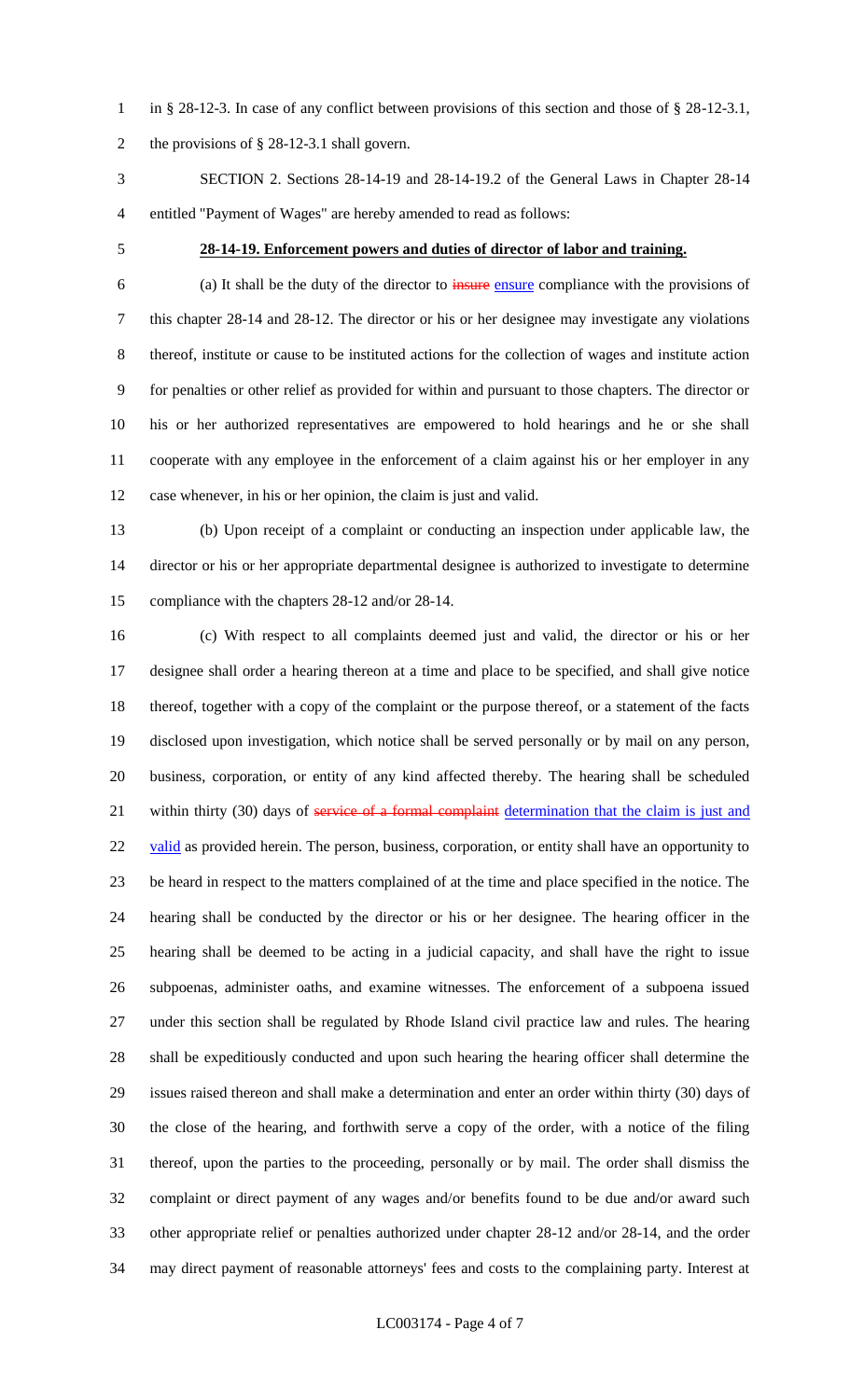the rate of twelve percent (12%) per annum shall be awarded in the order from the date of the nonpayment to the date of payment.

 (d) The order shall also require payment of a further sum as a civil penalty in an amount 4 up to two  $(2)$  three (3) times the total wages and/or benefits found to be due, exclusive of interest, which shall be shared equally between the department and the aggrieved party. In determining the amount of any penalty to impose, the director or his or her designee shall consider the size of the employer's business, the good faith of the employer, the gravity of the violation, the previous violations and whether or not the violation was an innocent mistake or willful.

 (e) The director may institute any action to recover unpaid wages or other compensation or obtain relief as provided under this section with or without the consent of the employee or employees affected.

 (f) No agreement between the employee and employer to work for less than the applicable wage and/or benefit rate or to otherwise work under and/or conditions in violation of applicable law is a defense to an action brought pursuant to this section.

 (g) The director shall notify the contractors' registration board of any order issued or any determination hereunder that an employer has violated chapters 28-12, 28-14 and/or 37-13. The director shall notify the tax administrator of any determination hereunder that may affect liability 18 for an employer's payment of wages and/or payroll taxes.

# **28-14-19.2. Private right of action to collect wages or benefits and for equitable relief.**

 (a) Any employee or former employee, or any organization representing such an employee or former employee aggrieved by the failure to pay wages and/or benefits or misclassification in violation of chapters 28-12 and/or 28-14 may file a civil action in any court of competent jurisdiction to obtain relief. An aggrieved party shall be entitled to recover any unpaid wages and/or benefits, compensatory damages, and liquidated damages in an amount up to two (2) times the amount of unpaid wages and/or benefits owed, as well as an award of appropriate equitable relief, including reinstatement of employment, fringe benefits and seniority rights, and reasonable attorneys' fees and costs, and/or such other appropriate relief or penalties authorized under chapters 28-12 and/or 28-14. In determining the amount of any penalty imposed under this section, consideration shall be given to the size of the employer's business, the good faith of the employer, the gravity of the violation, the history of previous violations, and whether or not the violation was an innocent mistake or willful. Any unpaid fringe benefit contributions owed pursuant to this section in any form shall be paid to the appropriate benefit fund: however, in the absence of an appropriate fund, the benefit shall be paid directly to the aggrieved employee.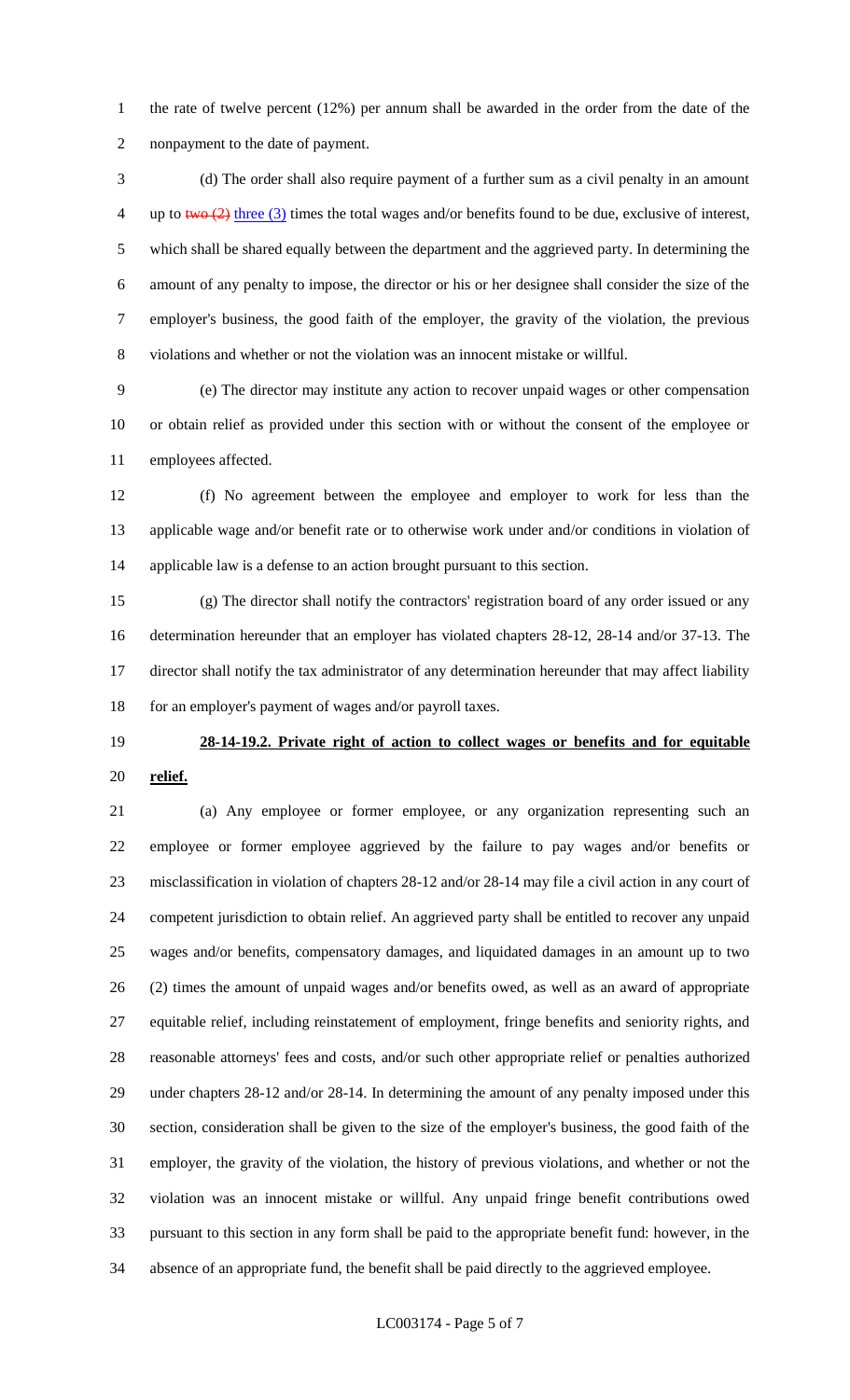1 (b) An action instituted pursuant to this section may be brought by one or more 2 employees or former employees individually and/or on behalf of other employees similarly 3 situated.

4 (c) No agreement between the employee and employer to work for less than the 5 applicable wage and/or benefit rate or to otherwise work under terms and/or conditions in 6 violation of applicable law is a defense to an action brought pursuant to this section.

7 (d) An employer's responsibility and liability hereunder is solely to the employer's own 8 employees.

9 (e) A civil action filed under this section may be instituted instead of, but not in addition 10 to, the director of labor and training enforcement procedures authorized by the above referenced 11 chapters, provided the civil action is filed prior to the date the director of labor and training issues

12 notice of an administrative hearing.

13 (f) The filing of a civil action under this section shall not preclude the director of labor 14 and training from investigating the matter and/or referring the matter to the attorney general, 15 contractors ' registration board and/or the tax administrator.

16 (g) Any claim hereunder shall be forever barred unless commenced within three  $(3)$  six

17 (6) years after the cause of action accrued.

18 SECTION 3. This act shall take effect upon passage.

### ======== LC003174 ========